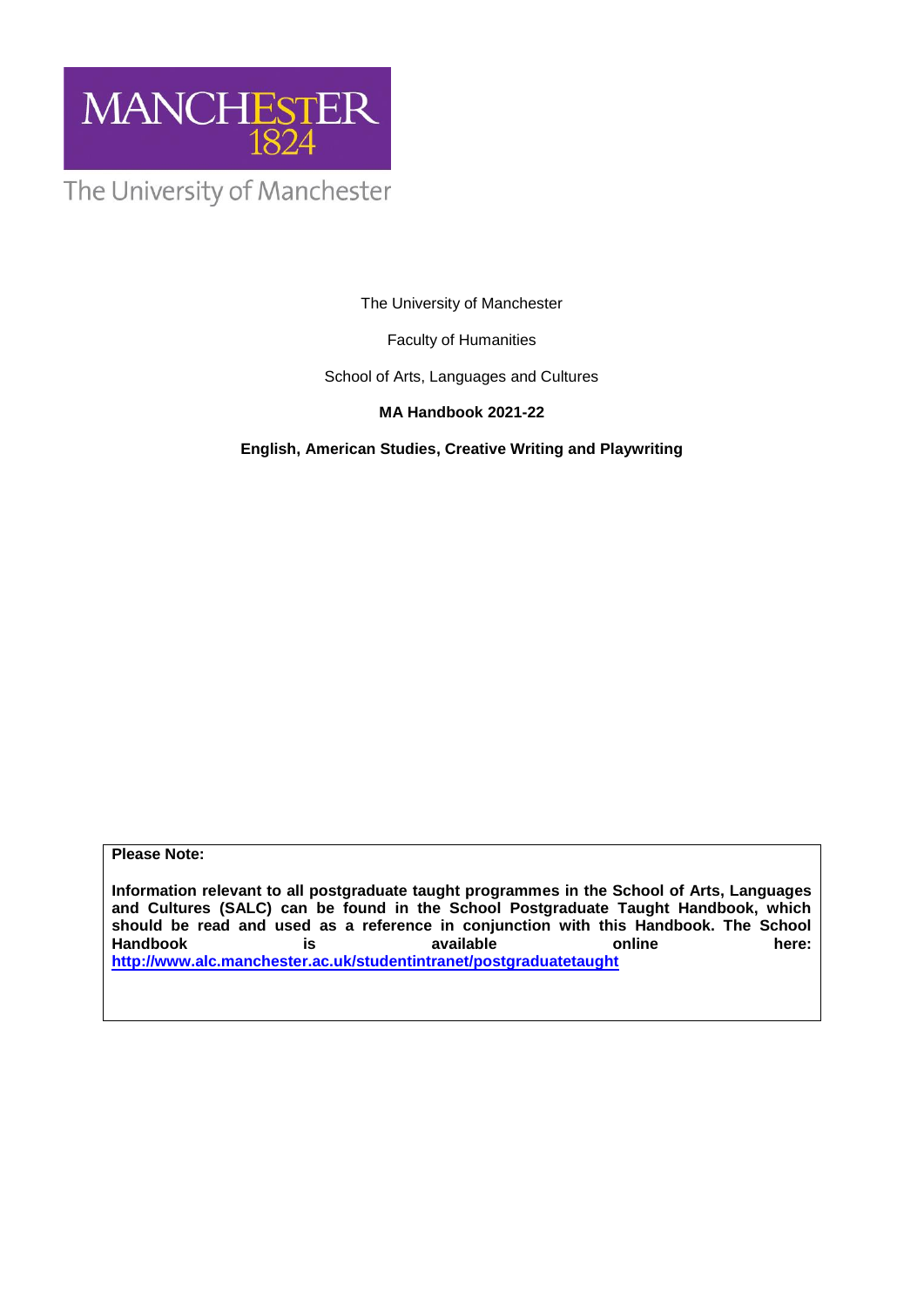## **Division of English, American Studies, and Creative Writing (EAC)**

### **Welcome note from the MA coordinator**

As MA Co-ordinator, I would like to extend a very warm welcome to all postgraduate students in the Division of English, American Studies and Creative Writing here at the University of Manchester. I hope you will find the transition to postgraduate study to be a smooth one and that you will be stimulated by the course units on offer. The School of Arts, Languages and Cultures is committed to providing a student experience of the highest standard, and we in EAC hope that you will benefit from the experience of leading scholars in your field and from being part of a large and diverse postgraduate student community.

This handbook contains subject-specific information intended to help you as you begin your postgraduate career. You can find more complete information—including details of school regulations on assessment, student feedback and representation, skills training, personal development and study support—in the school handbook, available on the student intranet

[\(hhttp://www.alc.manchester.ac.uk/studentintranet/postgraduatetaught/\)](http://documents.manchester.ac.uk/display.aspx?DocID=14089). Further information specific to EAC will be disseminated during the opening week of lectures, but for now I would ask you to take some time to read through this handbook in order to familiarise yourself with the staff and structures of our MA programmes and pathways. If you have any questions or concerns about anything contained in this handbook, please feel free to get in touch with me or with the programme administrator, at salc-pgt@manchester.ac.uk. My contact details are provided in the staff listings at the end of this handbook.

#### *Dr Noelle Duckmann-Gallagher*

#### **Programmes and Pathways**

EAC currently offers the following MA programmes and pathways:

- **MA Creative Writing.** Director: Prof John McAuliffe (John.Mcauliffe@manchester.ac.uk)
- **MA English Literature and American Studies.** Dr Noelle Duckmann-Gallagher (Noelle.Gallagher@manchester.ac.uk)
- **MA Modern and Contemporary Literature.** Director: Dr Robert Spencer (robert.spencer@manchester.ac.uk)
- **MA Gender, Sexuality and Culture.** Co-Directors: Prof Jackie Stacey [\(jackie.stacey@manchester.ac.uk\)](mailto:jackie.stacey@manchester.ac.uk) / Dr Ben Nicholls (ben.nichols@manchester.ac.uk)
- **MA Medieval and Early Modern Studies.** Director: Prof David Matthews [\(David.Matthews@manchester.ac.uk\)](mailto:David.Matthews@manchester.ac.uk)
- **MA Playwriting.** Director Dr Rachel Clements (rachel.clements@manchester.ac.uk)
- **MA Screenwriting.** Director: Dr Tim Price [\(tim.price@manchester.ac.uk\)](mailto:tim.price@manchester.ac.uk)

The director of your programme is also your academic advisor. Please feel free to consult with him/her, or with the director of postgraduate taught programmes for EAC (Dr Noelle Duckmann-Gallagher) about any issues regarding your intellectual, personal, and professional development.

All programmes have the same structure, requiring students to complete a dissertation and a selection of taught course units. In order to complete your Master's degree successfully, you will need to pass courses worth a total of 180 credits as follows:

**Full-time students** take course units equivalent to 120 credits plus the dissertation for 60 credits.  $Total = 180$  credits.

**Part-time students** normally take course units equivalent to 60 credits in year 1, course units equivalent to 60 credits in year 2, plus the dissertation for 60 credits. Total = 180 credits.

Please note that students are allowed to submit the dissertation only after satisfying the examiners in their taught course units and submitting a passing research outline. Further details on the research outline are provided below.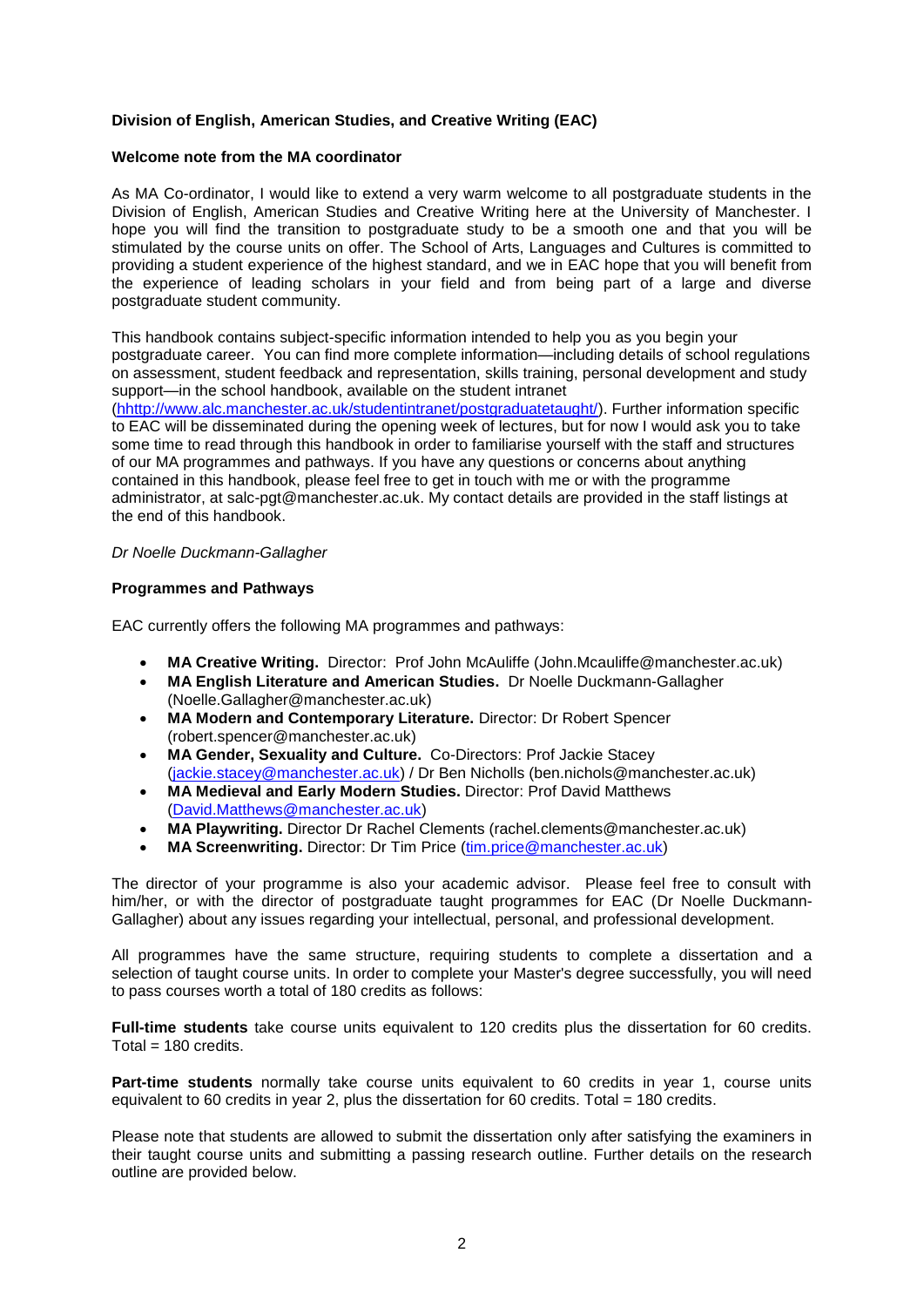### **Choosing Course Units: Core and Recommended Units**

Most programmes have core course options:

**MA Creative Writing** Core Courses: Fiction Writing Workshop I (30 credits); Fiction Writing Workshop II (30 credits) or Writing Poems I (30 credits); Writing Poems II or Creative Non-Fiction (30 credits)

**MA English Literature and American Studies**. Core courses: Choose TWO of: The Times of Literature; Space, Place and Text; American Studies: Theories, Methods, Practice (all 30 credits).

**MA Modern and Contemporary Literature.** Core Course: Choose AT LEAST ONE from Modernisms; Reading the Contemporary; Key Issues in Literary and Critical Theory (all 30 credits).

**MA Gender, Sexuality and Culture**. Core course: Gender, Sexuality, and Culture (30 credits)

**MA Screenwriting.** Core courses: Story and the Journey of Change; Genre and Theme; The Calling Card Script and Television (all 30 credits).

**MA Playwriting.** Core courses: Playwriting: Forms; Playwriting: Structures; The Festival Play; The Working Playwright (all 30 credits)

Recommended course units are those listed in your programme structures. We would expect that the majority of your optional course units would be from those listed in those structures.

Your programme structures will be available here: <http://www.alc.manchester.ac.uk/studentintranet/postgraduatetaught/>

#### **Free Choice Course Units**

You can also choose up to 30 credits from other MA programmes within EACW, as well as up to 30 credits from other subjects in the School, subject to the approval of your programme director. Make sure you look at the full range of options that the School of Arts, Languages and Cultures has on offer!

A list of postgraduate course units in English, American Studies and Creative Writing is available via the Course Unit Information Portlet (which can be accessed through My Manchester).

### **Self-Directed Learning and Skills Training**

In addition to attending taught courses, all postgraduate students are expected to undertake their own programme of self-directed learning and skills acquisition. This may involve self-directed reading, language acquisition, computer training, attendance at research seminars, visits to local galleries and museums, and many other activities.

The Graduate School runs a comprehensive skills training programme with workshops on research skills, academic writing, planning for your dissertation, the ethical approval process, applying for jobs, and many other topics. Training resources and further details of the workshop programme for 2021- 22 can be found on the Blackboard pages for SALC60000 Research Skills for Graduate Education and on the student intranet at [www.alc.manchester.ac.uk/studentintranet](http://www.alc.manchester.ac.uk/studentintranet) You can find more information about skills training, personal development, study support, internships and career events in the School PGT Handbook.

The Division of English, American Studies and Creative Writing holds an introductory session, a seminar on working at MA level, and a session on writing the research outline and dissertation, specifically for students in EAC. Further information about these seminars will be distributed via email.

#### **Research Activities**

MA students are expected to participate in the broader research culture of the School of Arts, Languages and Cultures. Students in EAC are strongly encouraged to attend research seminars in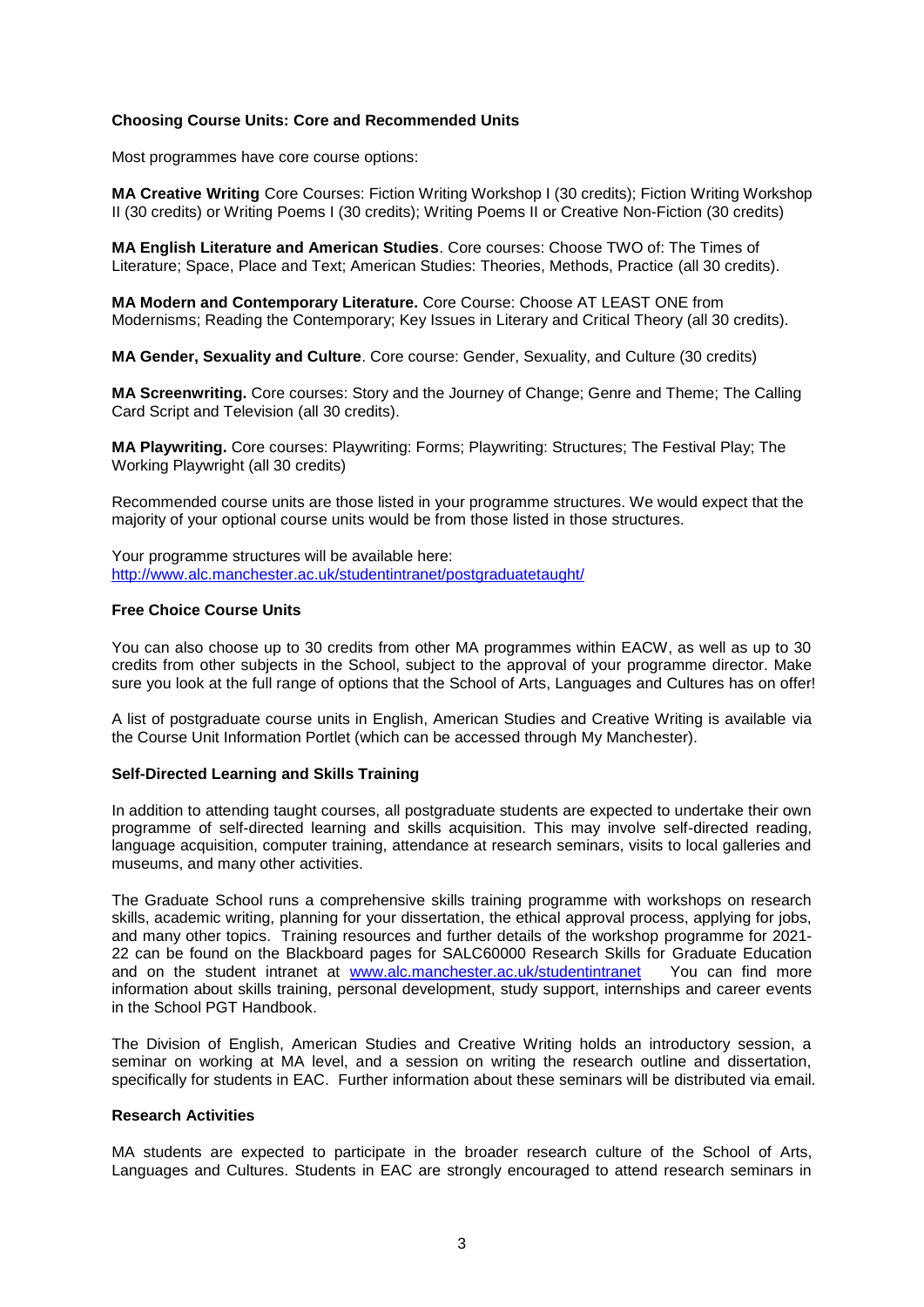English and American Studies (normally held on Wednesdays at 5:00pm; further information will be distributed by email). Other research activities include seminars in other disciplines, CIDRAL events, postgraduate colloquia, public lectures, conferences, workshops, and reading groups. Complete details of all university events can be found on the university's events page; you will also receive email reminders about upcoming events from the PGT Director.

## **MA Programme Aims and Learning Outcomes**

### **MA Creative Writing**

### **Aims**

This programme aims to:

- Develop to an advanced level students' knowledge and understanding of the literary and practical aspects of the writing, presentation, production and publication of contemporary novels or poetry;
- Enable the students to identify and analyse for this purpose a variety of different forms of evidence (inc. novels or poetry, publishers' and agents' information and presentations, reviews);
- Provide the intellectual tools with which to apply such evidence to the critical evaluation and writing of novels or poetry.
- Provide a solid methodological and cognitive foundation for personal and career development;
- Develop to an advanced level the critical, creative, analytical, practical and communicative skills which prepare students for careers in novel-writing or poetry, publishing and related fields.
- Assist students to develop the ability to reflect upon their own creative and critical development;
- Provide a framework for, and feedback on, novels-in-progress or poetry.
- Enable students to develop, to an advanced level, a substantial body of work-in-progress towards the successful completion of a publishable novel or collection of poems.

## **Objectives**

By the end of the programme successful students should be able to:

- Understand the key movements, figures and trends in contemporary fiction or poetry.
- Understand the workings of the publishing industry in the UK as this applies to the production of novels or poetry.
- Understand the narrative, stylistic, presentational and organisational options available in the writing of novels or poetry.

### **MA English Literature and American Studies**

### **Aims**

This programme aims to:

- Provide graduates holding a first degree in English Literature, American Studies or a related subject with the opportunity to deepen their knowledge of a range of literatures in English – and especially also related literature and culture within American Studies.
- Encourage students to develop advanced skills of close reading and historical and cultural contextualisation of literary, cultural, theatrical, filmic and theoretical texts produced across a wide historical span, from early medieval to modern and contemporary.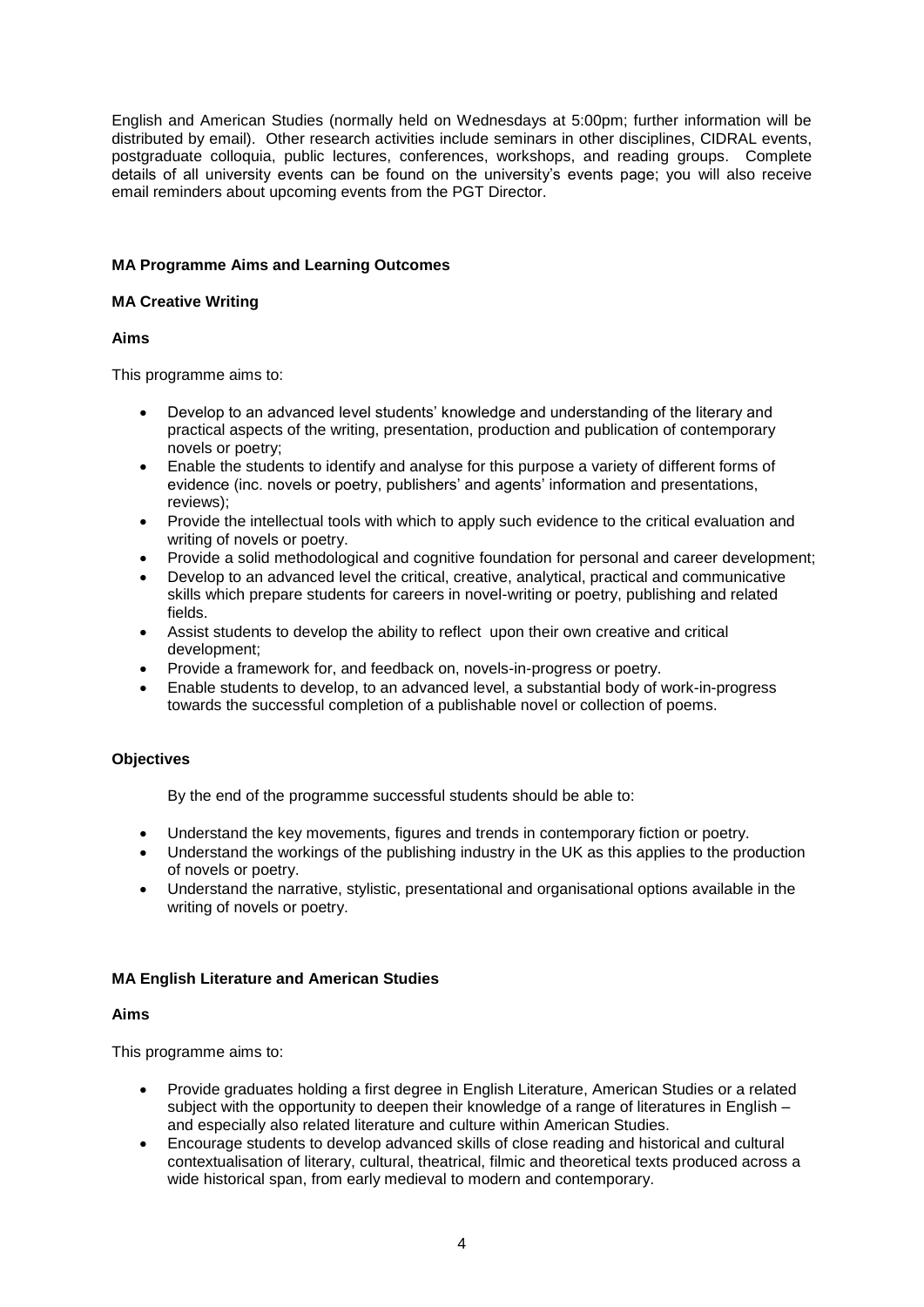- Provide a thorough and advanced ability to understand and apply recent theoretical approaches to literary and cultural study.
- Make students fully conversant with the methods of scholarly research in a Humanities discipline and the resources necessary for such research.
- Provide a solid methodological foundation for advanced academic study and career development.

### **Objectives**

By the end of the programme successful students should be able to:

- Demonstrate a sound knowledge and understanding of relevant historical, cultural, and political backgrounds to the production of texts.
- Utilise this knowledge in intellectually sophisticated ways in the critical appraisal of literary, cinematic, critical and other texts.
- Comment on the transmission of texts and the development of genres and conventions within and/or across different periods in a critically informed and sophisticated manner.
- Plan and conduct an independent research project in a self-directed way, implementing the knowledge, skills and attributes learned on the taught elements of the programme.
- Competently and effectively employ a wide range of both subject-specific and generic transferable skills.
- Demonstrate an ability to engage with diverse manifestations of literary and cultural production, from different historical moments, and in conversation with recent theoretical developments.
- Demonstrate an awareness of the debates around what constitutes 'the literary', including its ongoing relevance to contemporary culture.
- Demonstrate an engagement with a diverse range of literary and/or other cultural forms, and an ability to undertake comparative analyses.

### **MA Gender, Sexuality and Culture**

#### **Aims**

This programme aims to:

- Produce students who have the knowledge, skills and attributes to undertake interdisciplinary work in gender and sexuality studies research, including a knowledge of important theoretical debates on questions of gender and sexuality and the interrelations between the two
- Provide students with a grounding in gender and sexuality studies' perspectives and debates on methodology
- Train students to become autonomous and self-aware lifelong learners, able to apply their existing knowledge and skills in an innovative way in a variety of contexts
- Enable students to apply advanced research skills to a relevant research area.
- Permit students to specialise according to their anticipated career progression
- Impact positively on the social fabric of local communities, such as gay/lesbian/bi/trans
- Prepare students for higher study and academic research in the area of gender and sexuality studies.

#### **Objectives**

By the end of the programme successful students should be able to:

- Critically evaluate the essentials of theories and discourses of gender and sexuality studies research.
- Understand the latest research developments and issues with an understanding of the limits and effects of such knowledge on analyses and interpretation
- Recognize changing theoretical frameworks in the discipline and its cognate fields
- Recognize methodological problems involved in research enquiry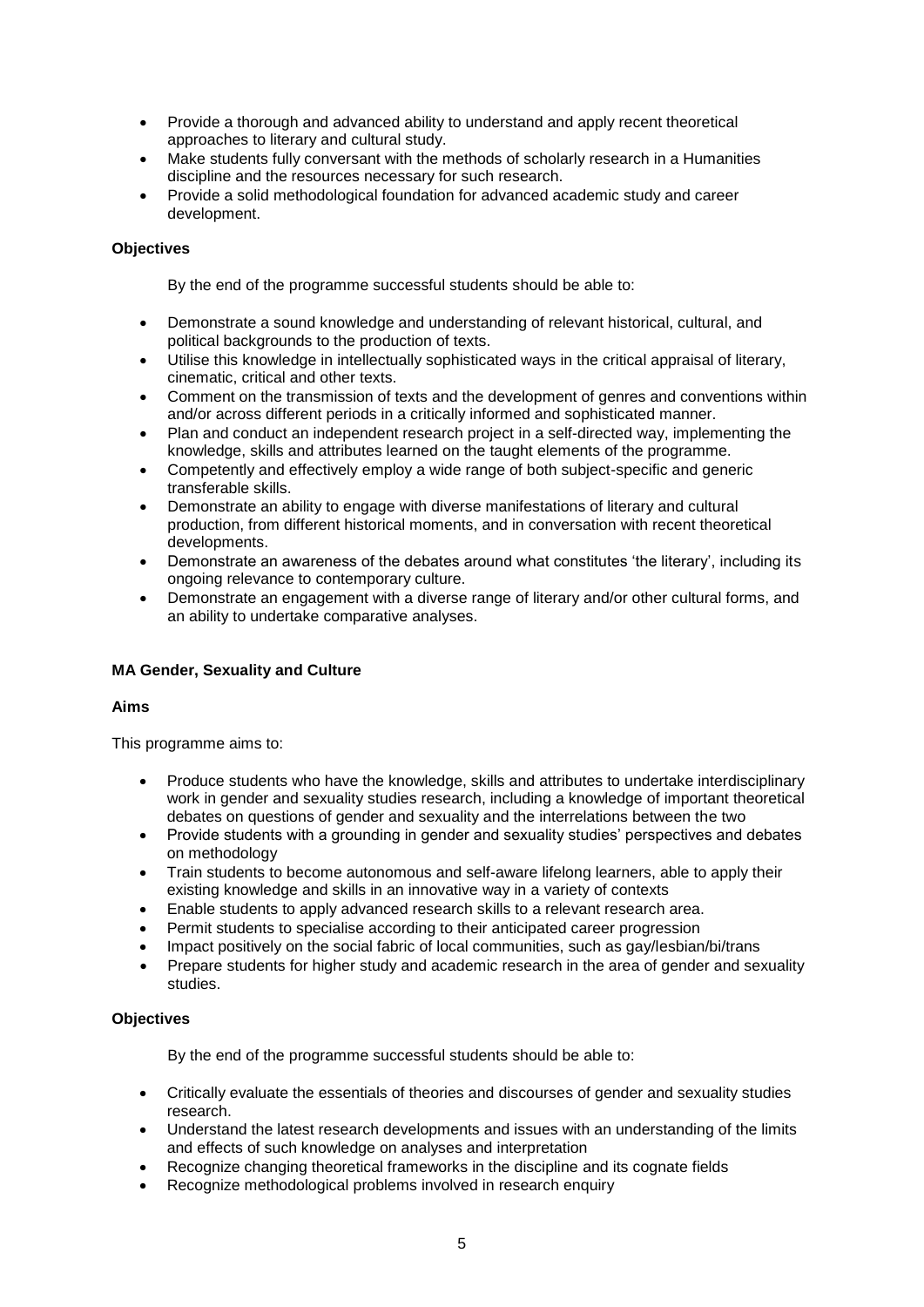- Critically evaluate the political and ethical issues involved in the research of gender and sexuality studies.
- Recognize and take a critical perspective on preconceived modes of thought regarding gender and sexuality studies research.

## **MA Modern and Contemporary Literature**

## **Aims**

This programme aims to:

- Provide graduates holding a first degree in English or a related subject with the opportunity to deepen their knowledge of modern and contemporary literatures in English – and related literatures and cultures.
- Encourage students to develop to advanced skills of close reading and historical and cultural contextualisation of literary, cultural, theatrical, filmic and theoretical texts produced within the modern and contemporary period.
- Provide a thorough and advanced ability to understand and apply modern theoretical approaches to literary and cultural study.
- Make students fully conversant with the methods of scholarly research in a Humanities discipline and the resources necessary for such research.
- Provide a solid methodological foundation for advanced academic study and career development.

### **Objectives**

By the end of the programme successful students should be able to:

- Demonstrate a sound knowledge and understanding of relevant historical, cultural, and political backgrounds to the production of texts. Understand the latest research developments and issues with an understanding of the limits and effects of such knowledge on analyses and interpretation
- Utilise this knowledge in intellectually sophisticated ways in the critical appraisal of literary, cinematic, critical and other texts.
- Comment on the transmission of texts and the development of genres and conventions within the period in a critically informed and sophisticated manner.
- Plan and conduct an independent research project in a self-directed way, implementing the knowledge, skills and attributes learned on the taught elements of the programme.
- Competently and effectively employ a wide range of both subject-specific and generic transferable skills.
- Demonstrate an understanding of recent debates about Modernism and its aftermath, including the literary, cultural and theoretical forms regarded as Postmodern.
- Demonstrate an awareness of the debates around what constitutes 'the contemporary' as well as the literary and cultural forms associated with that term.
- Demonstrate an engagement with a diverse range of literary and cultural forms, and an ability to undertake comparative analyses.

The aims of the Manchester Playwriting MA are:

- 1. To professionalise your playwriting skills and techniques, and your ability to apply these in a range of formats and settings.
- 2. To equip you with a sophisticated understanding of the craft of playwriting, drawing on innovative approaches to playwriting currently and historically.
- 3. To equip you with a comprehensive understanding of the UK theatre industry that will identify and outline future career paths.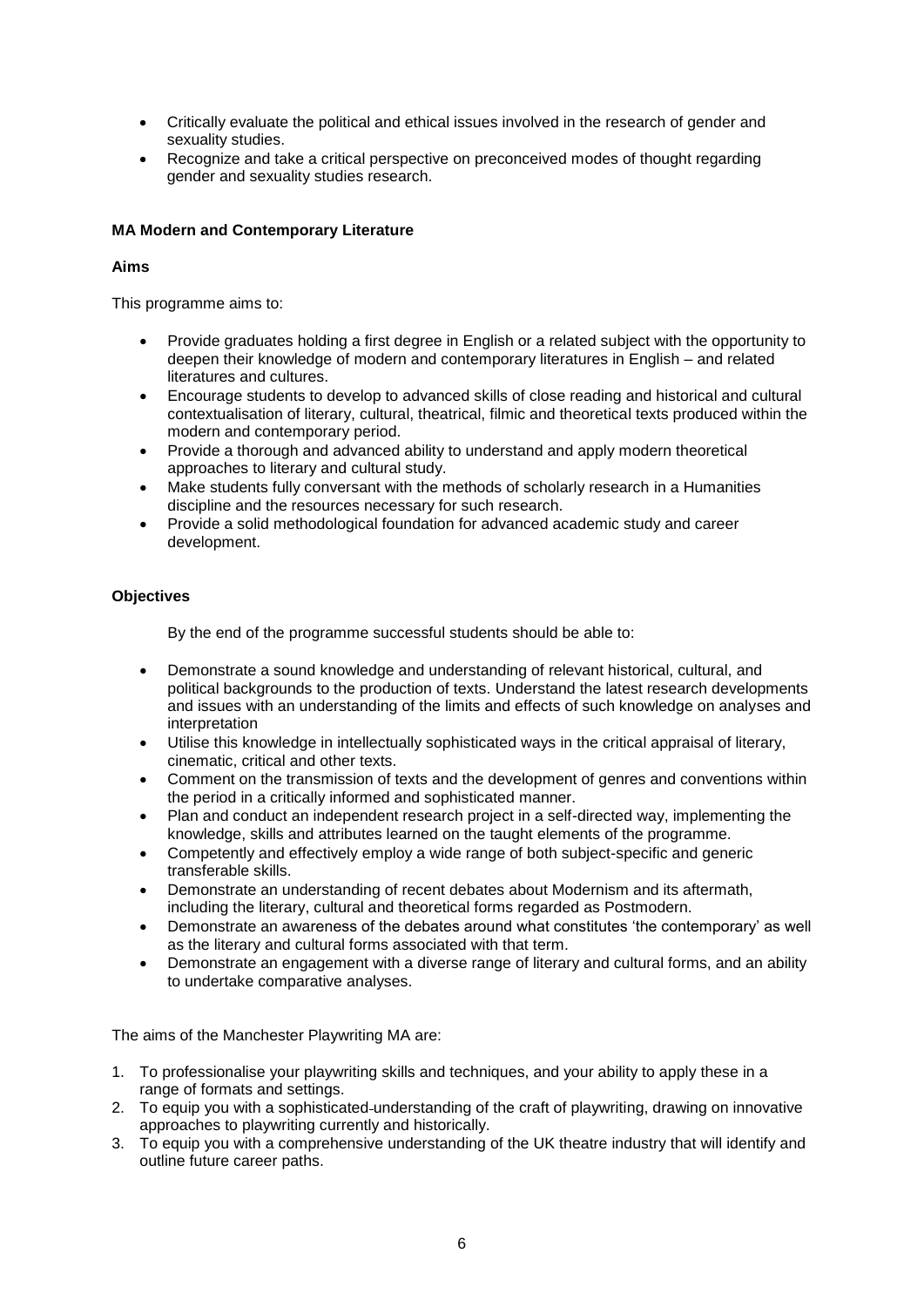4. To develop your ability to independently conceive, draft, re-draft, evaluate and revise your own work, from original conception to full realisation.

### **By the end of the programme successful students should**

Demonstrate a detailed and sophisticated understanding of contemporary new writing for the theatre, including a broad and nuanced knowledge of current trends.

Demonstrate a comprehensive understanding of the craft of playwriting, and the ability to apply a range of techniques in your own work.

Demonstrate a detailed and thorough knowledge and understanding of the industry and the opportunities and entry points for new playwrights.

Effectively give and receive feedback on your own work and the work of peers, applying theories of form, structure, narrative and genre.

Respond to commissions and/or project briefs in ways that demonstrate a sound understanding of, and ability to respond to, the specific brief, with imagination and originality.

Critically analyse and evaluate plays, and place them in their appropriate historical, cultural and generic contexts.

Skillfully and knowledgeably employ technical language to accurately identify the strengths and weaknesses of your own work and the work of peers.

Communicate your ideas effectively both verbally and in writing.

Construct original playscripts for different contexts and audiences and in different formats, genres and styles.

Develop a professional language for talking about playwriting.

Manage your time and workload effectively in order to meet deadlines.

Demonstrate self-direction, creativity and originality in solving problems.

Learn independently and be prepared for continuous professional development.

### **MA Screenwriting**

### **Aims**

This programme aims to:

- Develop and refine students' screenwriting skills in a range of formats.
- Equip students with a detailed and practical understanding of the UK film and television industry and enable them to identify possible future career paths within it.
- Develop students' ability to rewrite and revise their own work in the light of feedback.

#### **Objectives**

By the end of the programme successful students should be able to:

- Demonstrate their understanding of recent film and television history and of particular milestones within it.
- Demonstrate a knowledge and understanding of the production process in film and TV from initial pitch to distribution/broadcast.
- Demonstrate a detailed knowledge and understanding of script construction both in general and in relation to specific formats, styles and genres.

#### **Assessment**

For full details on how to format and submit coursework, word limits and penalties, assessment criteria, and other details, please consult the assessment section of the School PGT Handbook. All PGT students in EAC must follow the school guidelines as outlined in the handbook.

Any assessed coursework submitted after the deadline without good cause will incur a penalty determined by the lateness of its arrival: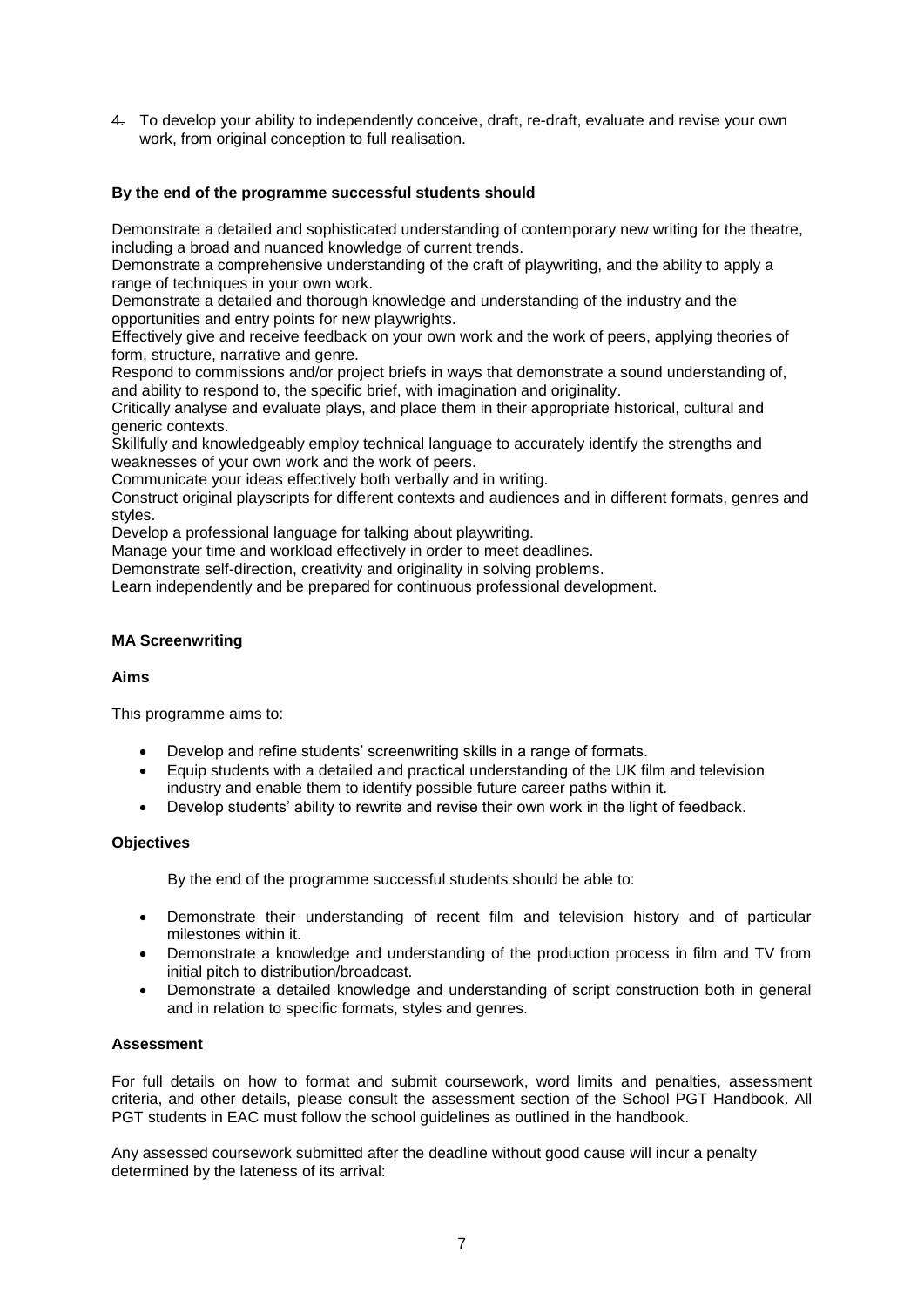- ten marks will be deducted for the first day after the deadline. Please note, if you submit **after** the 12pm deadline on the submission date, you will incur a late penalty.
- ten additional marks will be deducted for each day thereafter (including weekends)

If you are registered on units outside of the School, you should ensure that you are aware of the penalties that will be imposed for late course work submission for that School. Schools may operate different penalty schemes for late submission.

#### **Style and Presentation of Coursework Submitted in EAC**

All coursework essays must be submitted in typewritten form, using 1.5 line spacing or double spacing. Coursework will be submitted electronically, via Turnitin, unless otherwise specified by the module director. The complete word count (including footnotes, but not bibliography) must be listed at the end of the document. The title should be clearly written on the first page and the pages must be numbered throughout.

Coursework essays and dissertations—including footnotes and bibliographies—should be formatted according to MHRA guidelines. Further details of MHRA style can be found online at: <http://www.mhra.org.uk/Publications/Books/StyleGuide/>

Please note that assessed dissertations and essays will be penalized for failing to follow formatting and submission regulations.

Students in English and American Studies should also observe the following stylistic conventions:

1. Long quotations (verse quotations of more than two lines; prose quotations of more than forty words) should be separated from the text, usually introduced by a colon, indented, and presented in single spacing without quotation marks. For example:

The episode concludes with a demonstration of the vanity of human wishes, expressed through the use of bathos:

In a year the wings were finished, and, on a morning appointed, the maker appeared furnished for flight on a little promontory: he waved his pinions a while to gather air, then leaped from his stand, and in an instant dropped into the lake.<sup>1</sup>

2. Short quotations should be enclosed in quotation marks and run on with the main text. For example:

The episode concludes with a demonstration of the vanity of human wishes, as the engineer's attempt to fly is met with the abrupt bathos of 'in an instant dropped into the lake'.<sup>2</sup>

3. Indicate omissions within quotations by three dots (...) and additions or amendments by square brackets [my emphasis].

4. Always cite line references in round brackets after quotations (l. 6, ll. 3337-38 etc.). For **plays**, cite act, scene, and line numbers (I.v.22; III.ii.3336 etc). When citing from a **poem**, indicate a single line by a lower-case, single 'l.' : (l. 7). More than one line should be indicated as follows: (ll. 8-10).

-

<sup>1</sup> Footnote/Endnote should give full bibliographical details of source of quotation, including page number.

<sup>2</sup> Footnote/Endnote should give full bibliographical details of source of quotation, including page number.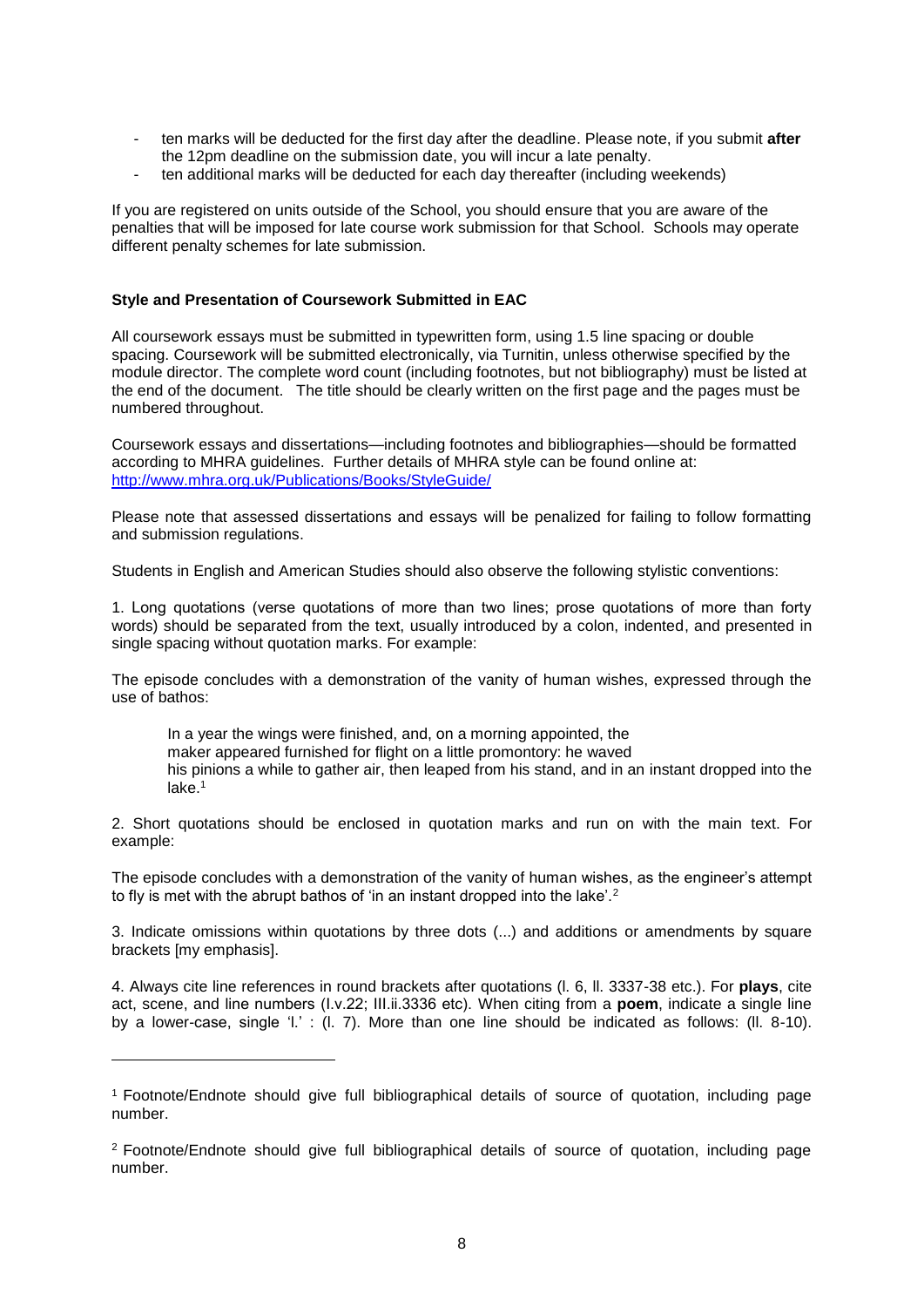Quotations from novels or other prose and critical works should be by page number: (p. 6). If a quotation runs for longer than one page: (pp. 10-12).

5. The first quotation from a text should include footnote or endnote details of the edition used:

Henry Fielding, *The History of Tom Jones*, ed. R. P. C. Mutter (London: Penguin, 1966).

6. Cite full information for the first reference to a text, but use an abbreviated listing for subsequent references:

Margaret Anne Doody, *The Daring Muse: Augustan Poetry Reconsidered* (Cambridge, 1985), p. 97.

Doody, *The Daring Muse*, p. 102.

7. Every essay or dissertation *must* contain a full bibliography. This should list both primary and secondary sources. Again, follow the MHRA style guide (available as a free PDF) when formatting your footnotes and bibliography.

There is a vast amount of information on literary and cultural topics on the internet. When making use of this valuable research tool, it is important that you retain a critical scepticism towards the academic integrity and reliability of sources. **Information taken from the internet must be fully referenced in your footnotes/endnotes and bibliography**, just as you would reference material taken from books or journals. Failure to provide full and accurate references will leave you open to charges of plagiarism or academic malpractice.

#### **Plagiarism and Academic Malpractice**

Students in EAC should read and follow the school guidelines on plagiarism and other forms of academic malpractice. Full details are available in Part 4 of the School PGT Handbook. The university uses electronic systems for the purposes of detecting plagiarism and other forms of academic malpractice in student work.

#### **The MA Research Outline**

Students in EAC must successfully complete a research outline in order to proceed to the MA Dissertation. You will submit your outline in February 2022, (TBC).

There will be a talk by Dr Noelle Duckmann Gallagher on the dissertation before the winter/Christmas break. Please ensure that you attend this.

Specialist supervision is not guaranteed. This allows students to choose their topics freely (in accordance with their MA programme), rather than being limited by staff specialisms.

We **strongly recommend** that students should make contact with one or more members of academic staff with appropriate experience in their chosen field for advice and feedback on the proposed research *before* submitting the written proposal. Contact details and research interests for members of staff in EAC are provided in the final pages of this handbook.

#### **Aims of the Research Outline:**

- To help structure the academic work of the second semester of the MA (for full-time students).
- To help students develop a concrete, attainable research goal and formulate a clear timetable for pursuing dissertation research.
- To give students the opportunity to develop skills in research design, project management and other transferable skills essential for their future careers.
- To teach students who are considering further postgraduate study or a career in research how to draft a clear, engaged, and original plan of research.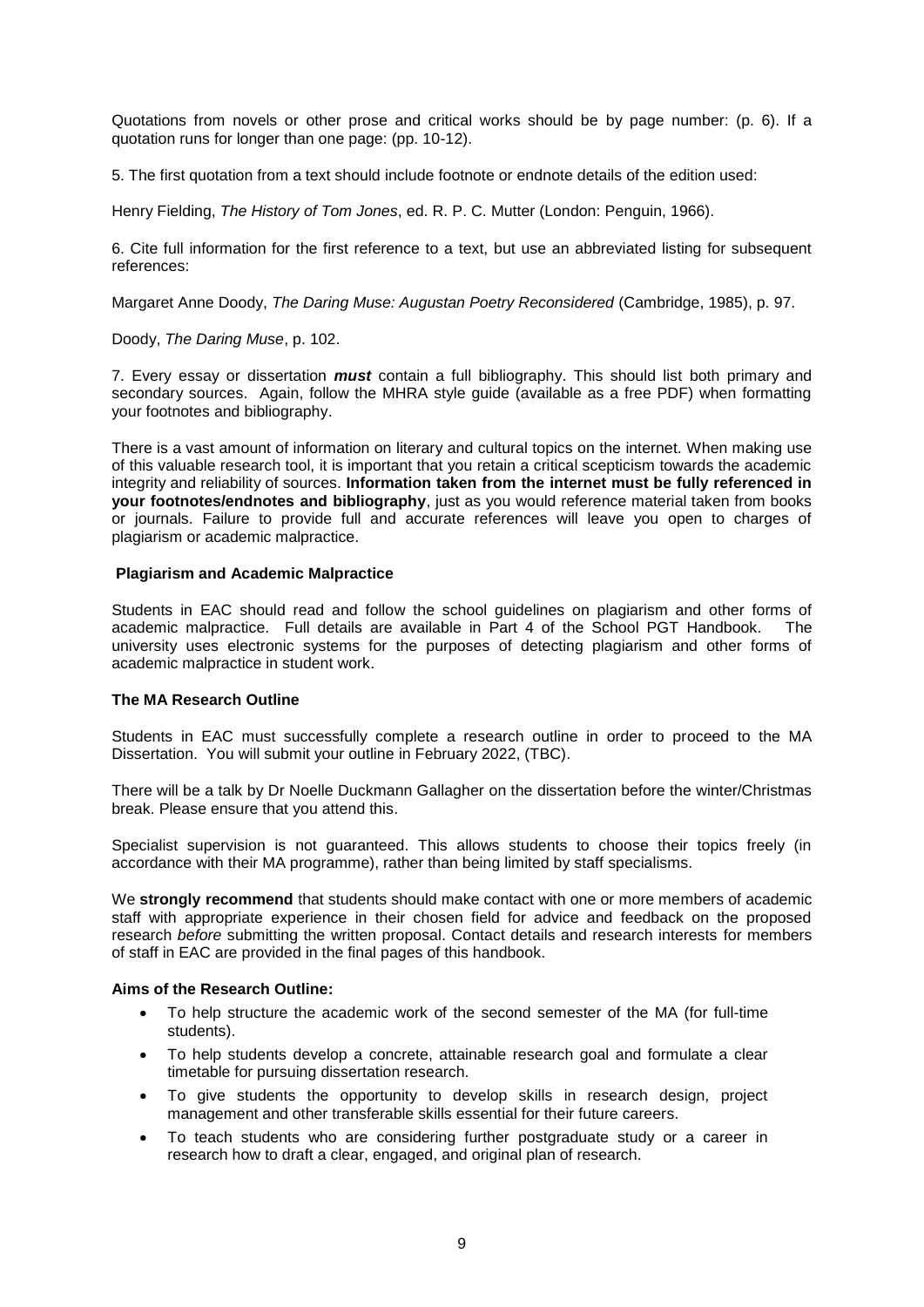On completing the research outline, successful students should have:

- a clear, well-defined research question
- a detailed knowledge of the sources necessary to address the question
- an awareness of the methodological and/or theoretical issues that need to be addressed in the research
- a clear timetable for the research and writing of the dissertation
- a firm grasp of the appropriate bibliographical and stylistic conventions.

Written Research Outlines should be submitted following the same guidelines as for other pieces of course-assessed work.

The research outline must consist of a **core document** of 500-750 words followed by an appendix. The core document should state clearly:

- The research problems or questions you intend to address. (What work are you doing?)
- The critical and/or intellectual rationale for your project. (Why should this work be done?)
- The research context in which those problems or questions are located. (Who has done similar or related work?). In describing the context, you should refer to the current state of knowledge and any recent debate on the subject.
- The particular contribution to knowledge and understanding in this area that you hope to make. (How will your work complement or contrast the work of other scholars?).
- The method(s) or approach(es) that you plan to use. (How do you plan to do this work?)

In the **appendix** you should provide the following supporting information:

- A brief breakdown of the chapters or sections of the thesis (1 page maximum)
- A timetable of research and writing (1 page maximum)
- Additional training and preparation you may need, indicating any ethical issues which may arise and could require clearance from the Ethical Committee (1 page maximum)
- A working bibliography of sources that you intend to use. In the case of unpublished or rare materials you will need to state where these sources are located and how these will be accessed. For example, if you are undertaking an archaeology project, do you need a permit to access a particular site and how will this be obtained? It is sometimes helpful to put forward alternative strategies or approaches if you are aware that problems might arise. (2 pages maximum)

### **Assessment of the Research Outline**

The research outline is marked on a pass/refer basis: it is not given a numerical mark and in that sense does not contribute towards your overall degree result. A successful research outline will contain all the elements specified above, and will demonstrate satisfactorily that this is a viable project capable of being brought to completion in the time available. Successful completion of the research outline results in an agreement in principle to proceed to the dissertation. Students who do not achieve the agreement in principle will be allowed to resubmit the research outline up until the final submission date for semester two coursework. Re-submissions can be made at any time before that date and students can re-submit as many times as might be required before the final deadline. All submissions and re-submissions should be made to salc-pgt@manchester.ac.uk.

*All students in English and American Studies must submit an acceptable research outline in order to proceed to the dissertation. Students who fail to submit a passing outline will be ineligible to submit a dissertation. A supervisor will only be allocated after the research outline has been passed.* 

#### **The Dissertation**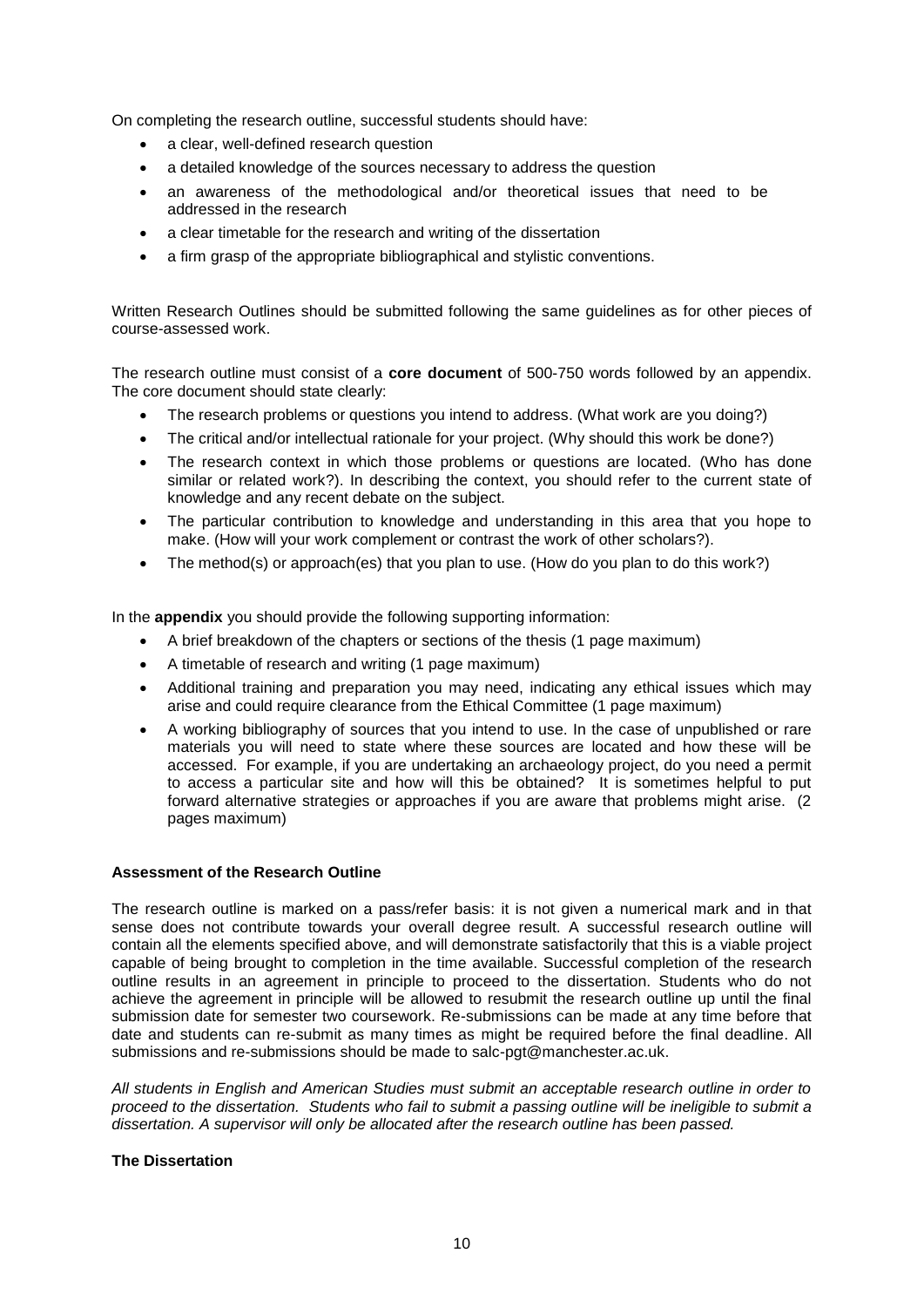Once your research outline has been approved, you will be allocated a dissertation supervisor. (This usually takes place sometime in March or April). Supervision of the dissertation itself will then take place in the period from April until mid-July. You are entitled to three meetings of at least 30 minutes each with your supervisor. Your supervisor can also read up to a maximum of 3000 words of draft. In order to get detailed feedback on the organization and argumentation of the project as a whole, you may wish to ask for feedback on a detailed outline rather than a chunk of text. All three dissertation supervision meetings should normally take place before graduation in July.

The dissertation is the single most demanding and most important piece of work you will undertake in the course of your MA. It will test your ability to identify a research topic and formulate a research question, to identify and carry out the necessary research to answer that question, to synthesize and analyse the results of that research, and to present your findings in a clear, coherent argument sustained over 12,000 - 15,000 words.

A special seminar on dissertation preparation, research and writing in EAC will be offered on the in semester one. Details of timing and location will be circulated via email during the first semester. It is important that you attend this seminar.

Students are allowed to submit the dissertation only after satisfying the examiners in their taught course units.

For further details on dissertation submission and assessment, please see the School PGT Handbook.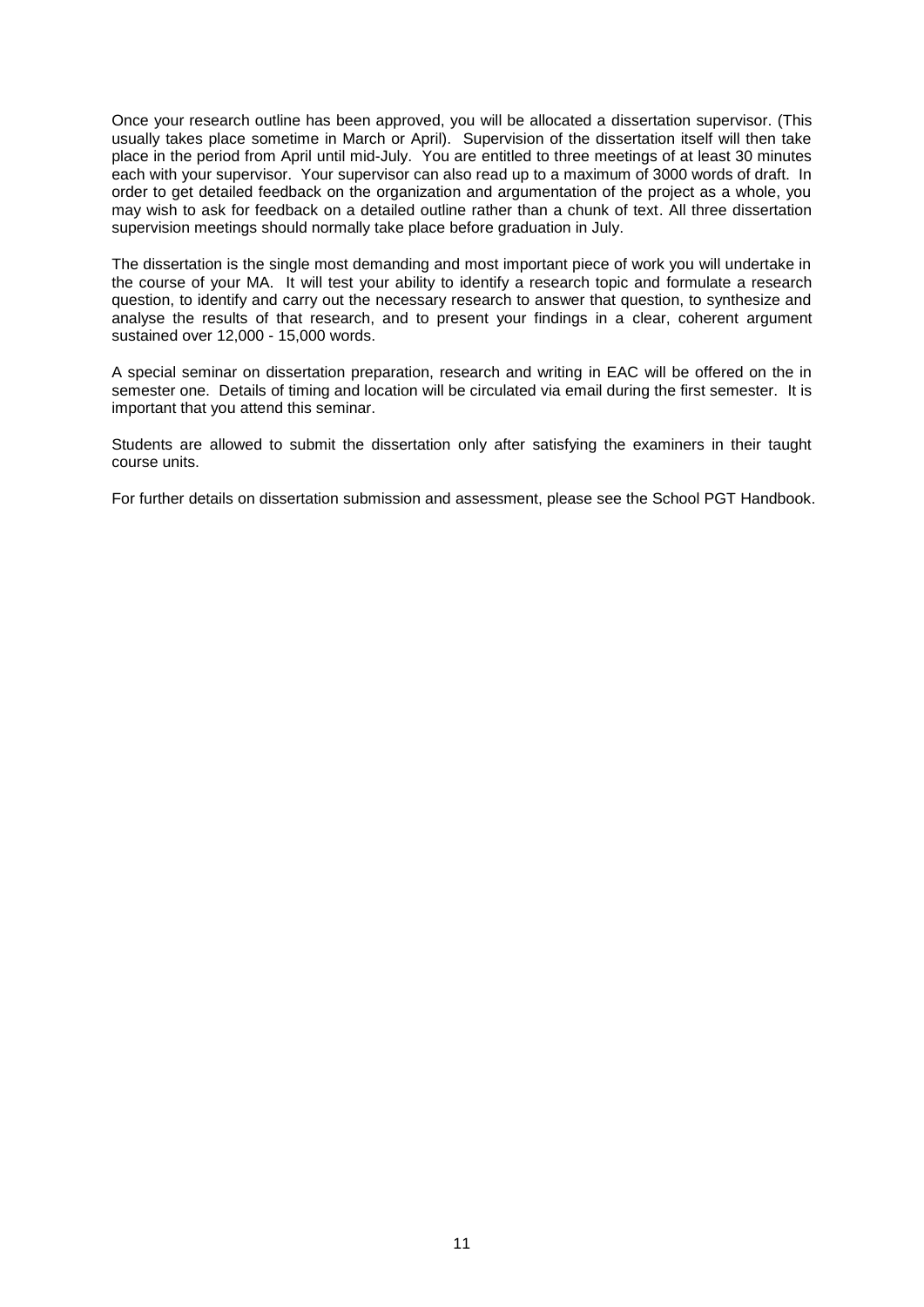## **Key Dates for Full Time Students**

**Semester One Coursework** Friday 28th January 2022

**Submission of Written Research Outline** TBC

**Semester Two Coursework** TR<sub>C</sub>

**Resubmitted Coursework** TR<sub>C</sub>

**MA Dissertation Submission** Monday 5<sup>th</sup> September 2022

### **Key Dates for Part Time Students**

**Semester One Coursework** Friday 28th January 2022

**Submission of Written Research Outline (for year part-time year 2 students only)** TBC

**Semester Two Coursework** TR<sub>C</sub>

**Resubmitted Coursework** TBC

**MA Dissertation Submission (for part-time year 2 students only)**

Monday 5th September 2022

#### **Late Submission**

Any assessed coursework submitted after the deadline without good cause will incur a penalty determined by the lateness of its arrival:

- **ten marks will be deducted for the first day after the deadline. Please note, if you submit after the 12pm deadline on the submission date, you will incur a late penalty.**
- ten additional marks will be deducted for each day thereafter If you are registered on units outside of the School, you should ensure that you are aware of the penalties that will be imposed for late course work submission for that School. Schools may operate different penalty schemes for late submission.

#### **Word Limits**

All subject areas have agreed assessment lengths for written assessments. At each level the target word count or range for a written piece is indicative of the optimum length required to compose a successful essay at that level, and is designed to correspond as closely as possible to the weighting that the assessment has within the course unit. The purpose of enforcing word limits is (a) to ensure parity and fairness by creating a level playing field; (b) to help students produce well-focused and cogent written work; (c) to instil the discipline essential for real-life writing tasks, where word limits are often rigid; and (d) to ensure that students acquire the ability to edit their writing effectively and cut away inessential material, skills invaluable both for academic work and the workplace.

Students must observe the word limit specified for each assessment.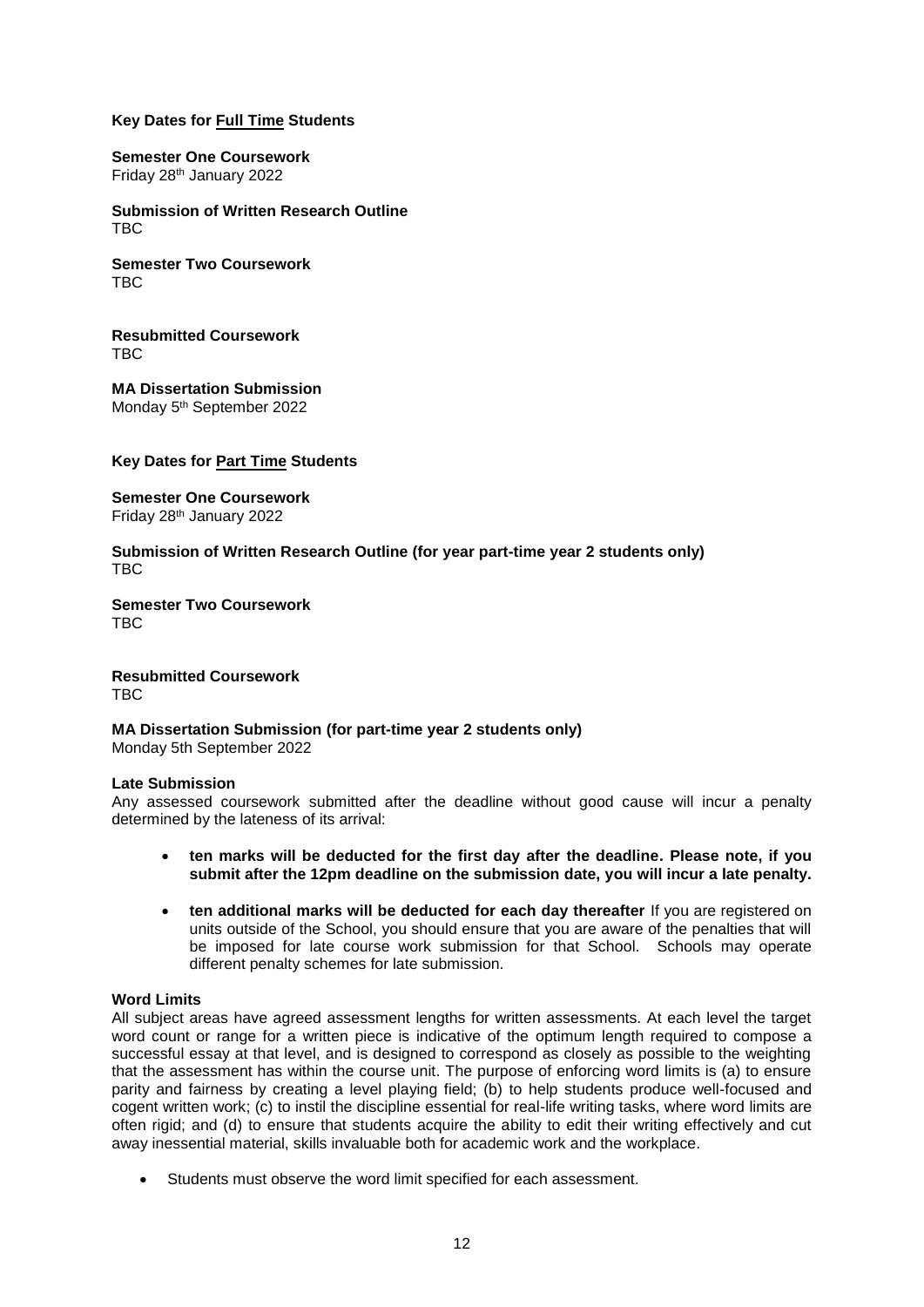### **THE UPPER LIMIT IS AN ABSOLUTE MAXIMUM AND MUST NOT BE EXCEEDED (THERE IS NO '10% RULE').**

- Material that exceeds the upper limit will not be read or considered in the marking
- Work that is significantly under length will be unlikely to meet the learning outcomes of the particular assignment, and so may have this reflected in the mark awarded.
- The word count for each piece of written work must be displayed clearly on the top right-hand side of the first page
- Word count is here defined as including quotations and the footnotes or endnotes in the essay itself. It does not include the bibliography or any appendices. Appendices are for supporting, illustrative material only; they may not be used to elaborate or extend the argument

### **Staff in EAC**

-

Overall responsibility for EAC rests with the Head of Department, Prof Ian Sott. All postgraduate students should feel free to approach their student representatives and/or the relevant postgraduate director (see listings on p. 2) with any questions or concerns.<sup>3</sup> All teaching faculty post a list of consultation hours on their office doors and/or email signatures; do feel free to consult with individual instructors during these hours.

| <b>ALDERSON, DR DAVID</b> | Professor of English Literature                                                                                                 |
|---------------------------|---------------------------------------------------------------------------------------------------------------------------------|
|                           | Marxism and cultural materialism; neoliberalism and<br>culture, with specific reference to gender and sexuality.                |
|                           | (david.alderson@manchester.ac.uk)                                                                                               |
| <b>BAKER, DR NAOMI</b>    | Senior Lecturer in English Renaissance Literature                                                                               |
|                           | Seventeenth-century life writings; religious identity; early<br>modern women's manuscript writing; gender studies; the<br>body. |
|                           | (naomi.baker@manchester.ac.uk)                                                                                                  |
| <b>BERNAU, DR ANKE</b>    | Senior Lecturer in Medieval Literature and Culture                                                                              |
|                           | Knots, curiosity, craft, poetics, gender, sexuality, nation<br>and community; medievalism.                                      |
|                           | (anke.bernau@manchester.ac.uk)                                                                                                  |
| <b>BOOTH, DR HOWARD</b>   | Senior Lecturer in English Literature                                                                                           |
|                           | Late nineteenth-century and twentieth-century literature,<br>masculinity, modernism and empire, D H Lawrence, E M               |

<sup>&</sup>lt;sup>3</sup> The MA Playwriting is jointly taught by colleagues in Drama, whose contacts may be found here, https://www.alc.manchester.ac.uk/drama/about/people/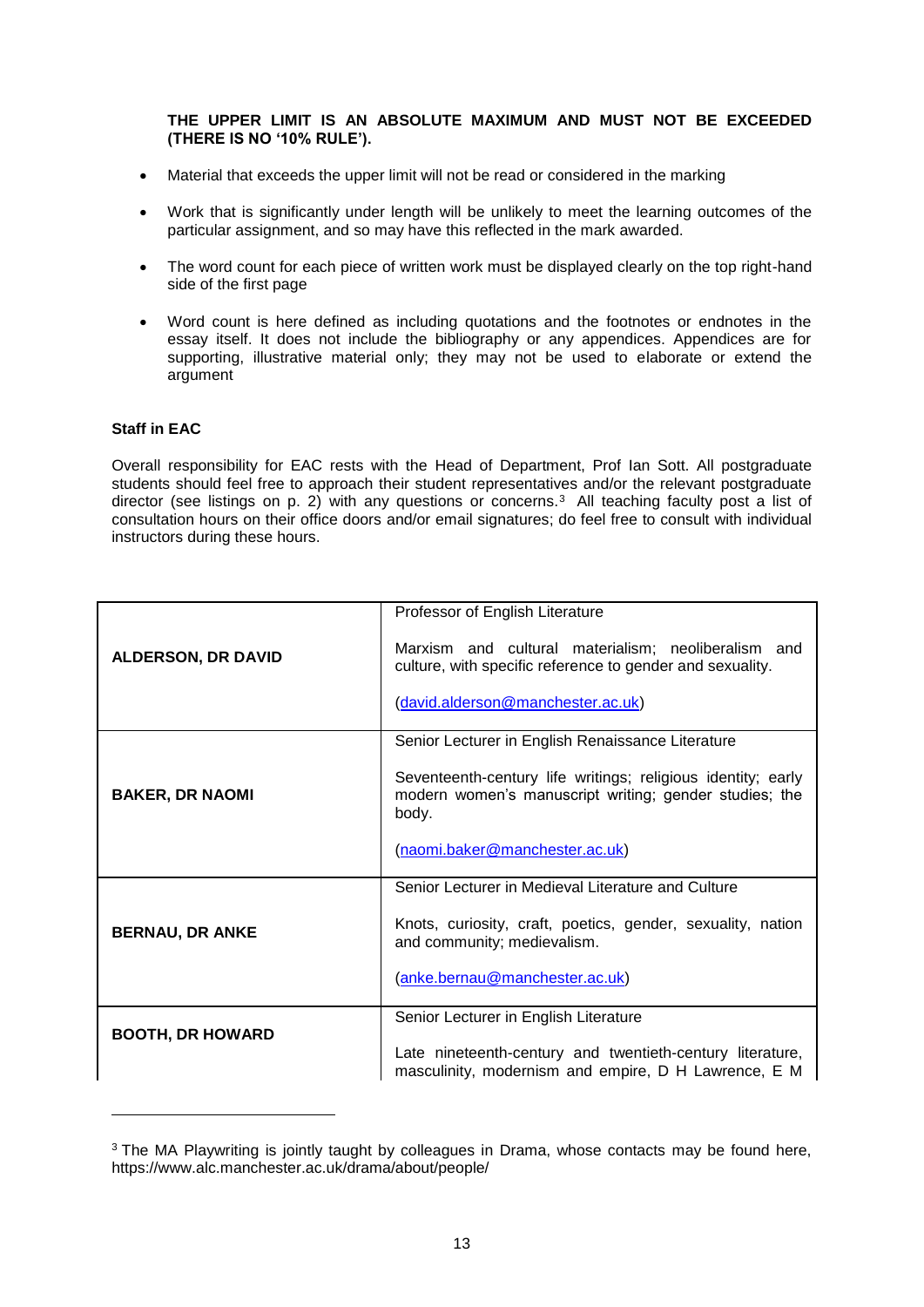|                                                   | Forster and Sylvia Townsend Warner.                                                                                                                                                                                              |
|---------------------------------------------------|----------------------------------------------------------------------------------------------------------------------------------------------------------------------------------------------------------------------------------|
|                                                   | (howard.booth@manchester.ac.uk)                                                                                                                                                                                                  |
|                                                   | Lecturer in Creative Writing                                                                                                                                                                                                     |
| <b>BROWN, DR LUKE</b>                             | (luke.brown@manchester.ac.uk)                                                                                                                                                                                                    |
| <b>CASELLI, PROFESSOR DANIELA</b>                 | Professor of Twentieth-Century Literature and Culture                                                                                                                                                                            |
|                                                   | Literary modernism; critical theory; Samuel Beckett.                                                                                                                                                                             |
|                                                   | (daniela.caselli@manchester.ac.uk)                                                                                                                                                                                               |
| <b>COGHLAN, DR J. MICHELLE</b>                    | Lecturer in American Literature                                                                                                                                                                                                  |
|                                                   | Nineteenth and twentieth century American literature and<br>culture                                                                                                                                                              |
|                                                   | (j.michelle.coghlan@manchester.ac.uk)                                                                                                                                                                                            |
|                                                   | Lecturer in Creative Writing (non-fiction)                                                                                                                                                                                       |
| <b>CLARE, MR HORATIO</b>                          | <b>Email TBC</b>                                                                                                                                                                                                                 |
|                                                   |                                                                                                                                                                                                                                  |
| <b>DAWSON, DR CLARA</b>                           | Senior Lecturer in Victorian Literature                                                                                                                                                                                          |
|                                                   | (clara.dawson@manchester.ac.uk)                                                                                                                                                                                                  |
|                                                   |                                                                                                                                                                                                                                  |
|                                                   | Professor in Renaissance Literature and Culture:                                                                                                                                                                                 |
| GROOT,<br>DE<br><b>PROFESSOR</b><br><b>JEROME</b> | Gender, sexuality and political identity 1630-1660;<br>contemporary popular history.                                                                                                                                             |
|                                                   | (jerome.degroot@manchester.ac.uk)                                                                                                                                                                                                |
|                                                   | Lecturer in Modern American History                                                                                                                                                                                              |
| <b>FEARNLEY, DR ANDREW</b>                        | African American intellectual history; sports, leisure and<br>recreation; aspects of American science and medicine,<br>particularly the development of psychiatry;<br>Anglo-<br>American historiographical trends and practices. |
|                                                   | (andrew.fearnley-2@manchester.ac.uk)                                                                                                                                                                                             |
|                                                   | Senior Lecturer in 20 <sup>th</sup> Century American Literature                                                                                                                                                                  |
| <b>FIELD, DR DOUGLAS</b>                          | Twentieth century African American literature and culture;<br>transatlantic American literature; Beat Writing.                                                                                                                   |
|                                                   | douglas.field@manchester.ac.uk                                                                                                                                                                                                   |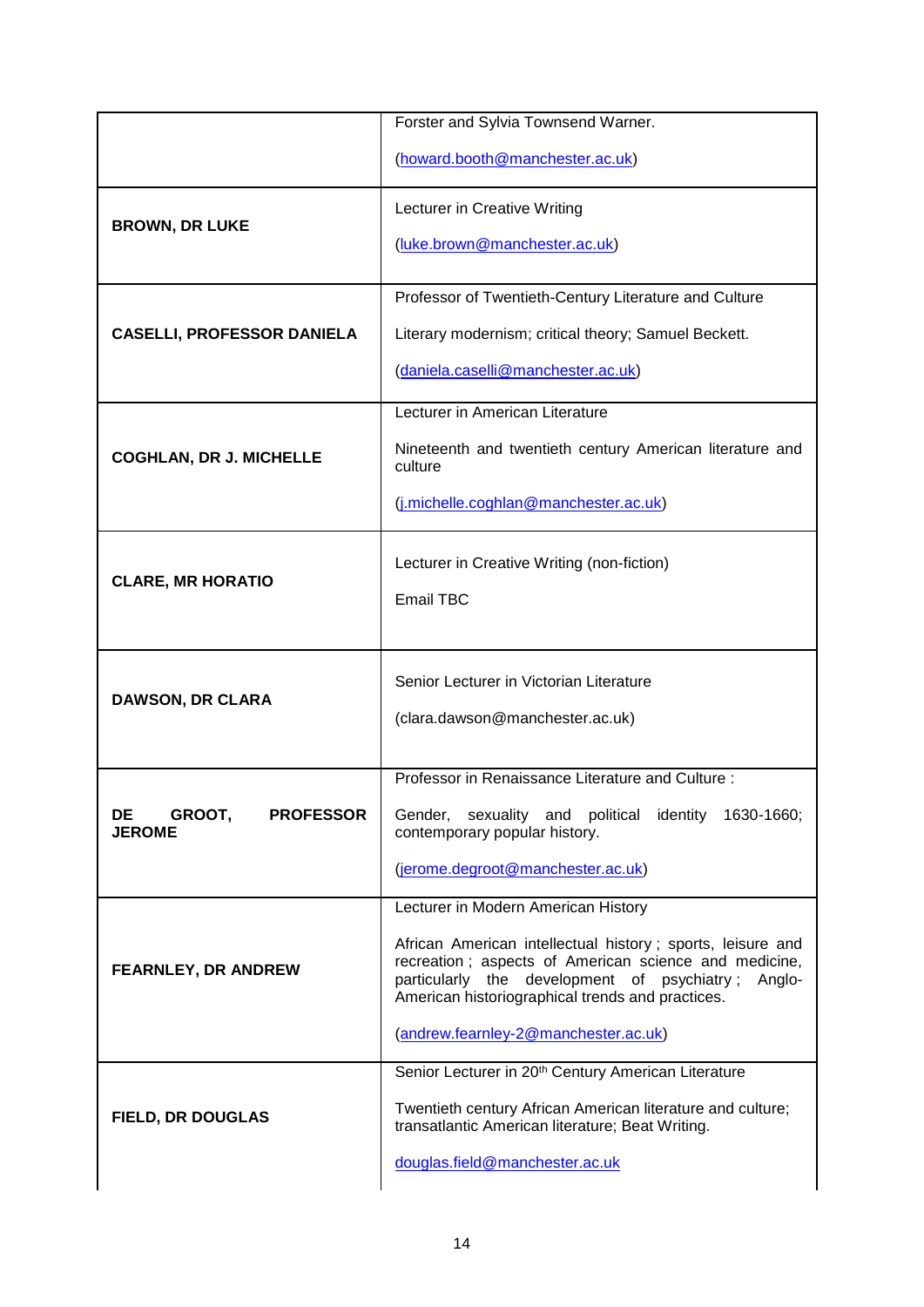|                                  | Senior Lecturer in Eighteenth-Century Literature                                                                                       |
|----------------------------------|----------------------------------------------------------------------------------------------------------------------------------------|
| <b>GALLAGHER, DR NOELLE</b>      | Restoration and 18 <sup>th</sup> century British literature and culture;<br>history of medicine / medical humanities; poetics; satire. |
|                                  | (noelle.gallagher@manchester.ac.uk)                                                                                                    |
| <b>GAVIN, HONOR</b>              | Lecturer in Creative Writing                                                                                                           |
|                                  | (honor.gavin@manchester.ac.uk)                                                                                                         |
| <b>GEIDEL, DR MOLLY</b>          | Senior Lecturer in American Cultural History                                                                                           |
|                                  |                                                                                                                                        |
|                                  | 20th-century US history, politics, and film                                                                                            |
|                                  | (molly.geidel@manchester.ac.uk)                                                                                                        |
|                                  | Professor of English and Comparative Literature                                                                                        |
| <b>GLADFELDER, PROFESSOR HAL</b> | History and theory of the novel; authorship; history of<br>sexuality and gender.                                                       |
|                                  | (hal.gladfelder@manchester.ac.uk)                                                                                                      |
|                                  | Senior Lecturer in Creative Writing                                                                                                    |
| <b>GROARKE, VONA</b>             | Irish poetry; US poetry.                                                                                                               |
|                                  | (vona.groarke@manchester.ac.uk)                                                                                                        |
|                                  | Professor of Postwar British Literature and Culture                                                                                    |
| <b>HARKER, DR BEN</b>            | Marxist theories of culture; late modernism; working-class<br>writing; Communism; theatre and the political Left                       |
|                                  | (ben.harker@manchester.ac.uk)                                                                                                          |
|                                  | Professor in Irish and Modern Literature                                                                                               |
| HARTE, PROFESSOR LIAM            | Modern Irish literature particularly twentieth-century fiction<br>and autobiography, Louis MacNeice                                    |
|                                  | (liam.harte@manchester.ac.uk)                                                                                                          |
|                                  | Professor of American Literature                                                                                                       |
| <b>KNIGHT, PROFESSOR PETER</b>   | Post-war American literature and culture.                                                                                              |
|                                  | (peter.knight@manchester.ac.uk)                                                                                                        |
|                                  | Senior Lecturer in Creative Writing                                                                                                    |
| <b>LEVISTON, MS FRANCES</b>      | Creative writing (fiction and poetry)                                                                                                  |
|                                  | (frances.leviston@manchester.ac.uk)                                                                                                    |
|                                  |                                                                                                                                        |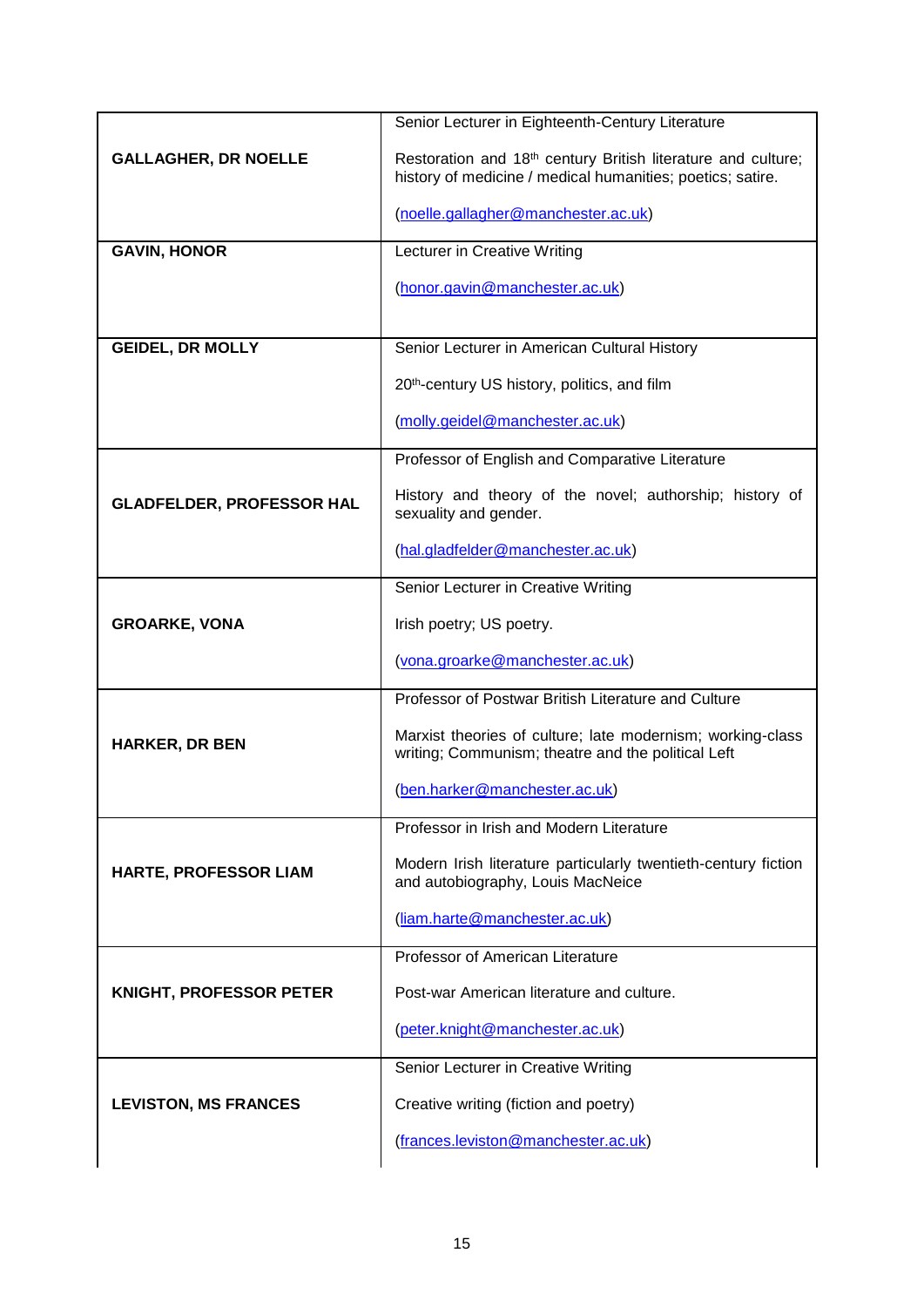| <b>MATTHEWS, PROFESSOR DAVID</b> | Professor of Medieval and Medievalism Studies                                                                          |
|----------------------------------|------------------------------------------------------------------------------------------------------------------------|
|                                  | Politics and nationhood; Chaucer; medievalism.                                                                         |
|                                  | (david.matthews@manchester.ac.uk)                                                                                      |
|                                  | Professor of Poetry                                                                                                    |
| MCAULIFFE, PROFESSOR JOHN        | Creative writing, poetry, the novel.                                                                                   |
|                                  | (john.mcauliffe@manchester.ac.uk)                                                                                      |
| <b>McGUIRE, DR IAN</b>           | Senior Lecturer in Creative Writing.                                                                                   |
|                                  | (ian.r.mcguire@manchester.ac.uk)                                                                                       |
|                                  | Senior Lecturer in English Literature                                                                                  |
| <b>MITCHELL, DR KAYE</b>         | Intentionality;<br>gender and<br>sexuality,<br>contemporary<br>literature.                                             |
|                                  | (kaye.mitchell@manchester.ac.uk)                                                                                       |
|                                  | Lecturer in Gender and Sexuality Studies                                                                               |
| <b>NICHOLS, DR BEN</b>           | (ben.nichols@manchester.ac.uk)                                                                                         |
|                                  |                                                                                                                        |
| PAZ, DR JAMES                    | Lecturer in Early Medieval Literature and Culture                                                                      |
|                                  | Old English language and literature; medievalism; new<br>materialism; ecocriticism; science fiction                    |
|                                  | (james.paz@manchester.ac.uk)                                                                                           |
| <b>PEARL, DR MONICA</b>          |                                                                                                                        |
|                                  | Senior Lecturer in Twentieth-Century American Literature                                                               |
|                                  | American literature and film; cultural representations of<br>AIDS; American life-writing.                              |
|                                  | (monica.pearl@manchester.ac.uk)                                                                                        |
|                                  | Senior Lecturer (Screenwriting)                                                                                        |
| PRICE, MR TIM                    | Screenwriting                                                                                                          |
|                                  | (tim.price@manchester.ac.uk)                                                                                           |
|                                  | <b>Professor of American Studies</b>                                                                                   |
| QUINN, DR EITHNE                 | African-American cultural history; black film studies;<br>cultural studies; hip-hop culture; entertainment industries. |
|                                  |                                                                                                                        |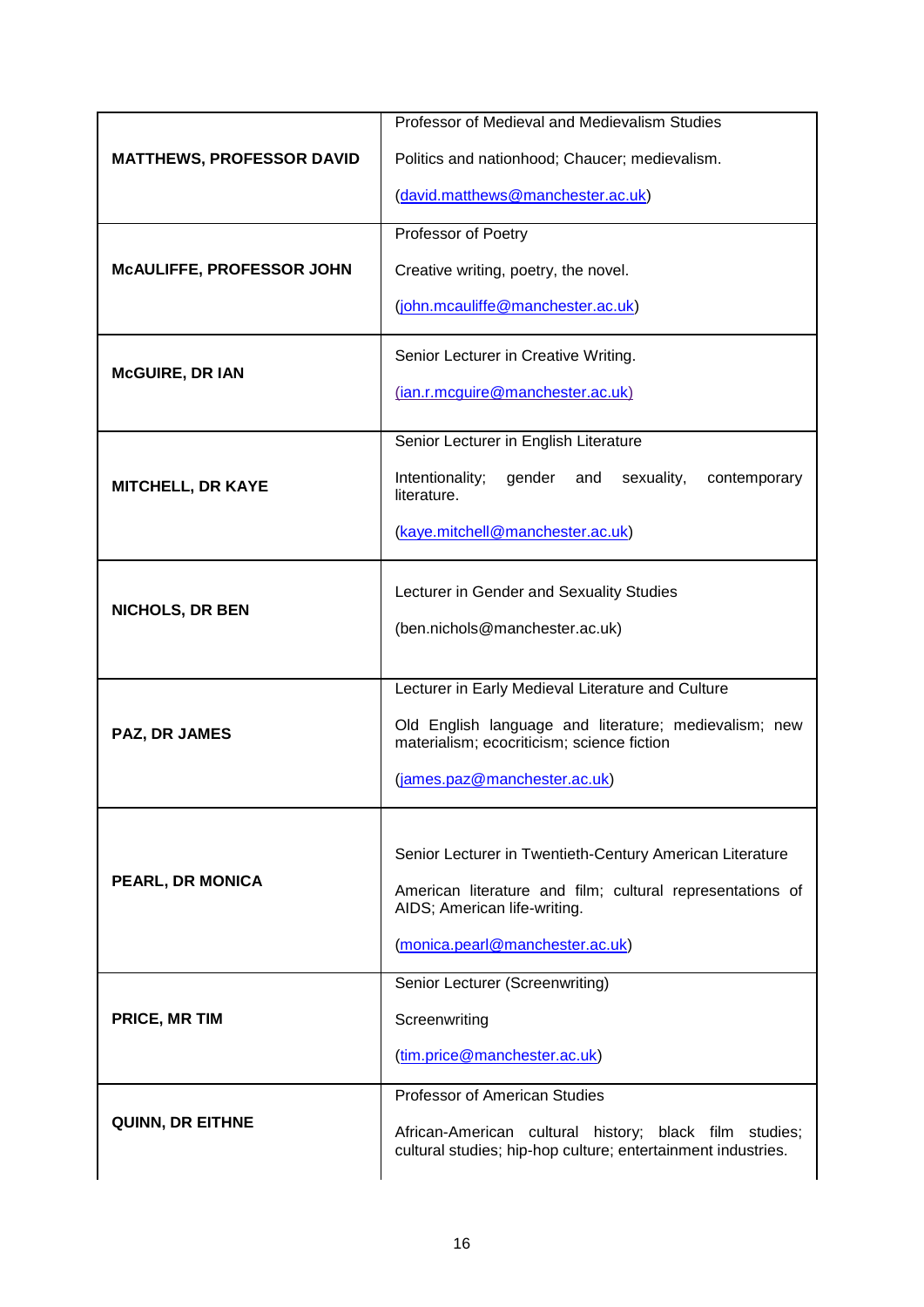|                                 | (eithne.quinn@manchester.ac.uk)                                                                  |
|---------------------------------|--------------------------------------------------------------------------------------------------|
|                                 |                                                                                                  |
|                                 |                                                                                                  |
|                                 |                                                                                                  |
| <b>RAWES, DR ALAN</b>           | Senior Lecturer in Romanticism                                                                   |
|                                 | Byron and Byronism; Romantic (auto)biography.                                                    |
|                                 | (alan.rawes@manchester.ac.uk)                                                                    |
| <b>SCHMIDT, PROF MICHAEL</b>    | Professor of Poetry                                                                              |
|                                 | (michael.schmidt-2@manchester.ac.uk)                                                             |
| <b>SCHURINK, DR FRED</b>        | Senior Lecturer in Early Modern Literature and Culture                                           |
|                                 | Classical and renaissance literary influence; translation;<br>humanism, education, and rhetoric. |
|                                 | (fred.schurink@manchester.ac.uk)                                                                 |
|                                 | Professor of American Studies                                                                    |
| <b>SCOTT, DR IAN</b>            | Film and American politics; the history and politics of<br>California.                           |
|                                 | (ian.scott@manchester.ac.uk)                                                                     |
|                                 | Senior Lecturer in Creative Writing                                                              |
| <b>SHAMSIE, KAMILA</b>          | (kamila.shamsie@manchester.ac.uk)                                                                |
|                                 | Senior Lecturer in Postcolonial Studies                                                          |
| <b>SPENCER, DR ROBERT</b>       | Postcolonialism; cultural and critical theory.                                                   |
|                                 | (robert.spencer@manchester.ac.uk)                                                                |
|                                 | Professor of Cultural Studies.                                                                   |
| <b>STACEY, PROFESSOR JACKIE</b> | New Queer Cinema, screen studies, feminism, cultural and<br>critical theory                      |
|                                 | (jacqueline.stacey@manchester.ac.uk)                                                             |
| <b>UNDERDOWN, MS BETH</b>       | Lecturer in Creative Writing                                                                     |
|                                 | Creative writing (fiction)                                                                       |
|                                 | (beth.underdown@manchester.ac.uk)                                                                |
|                                 |                                                                                                  |